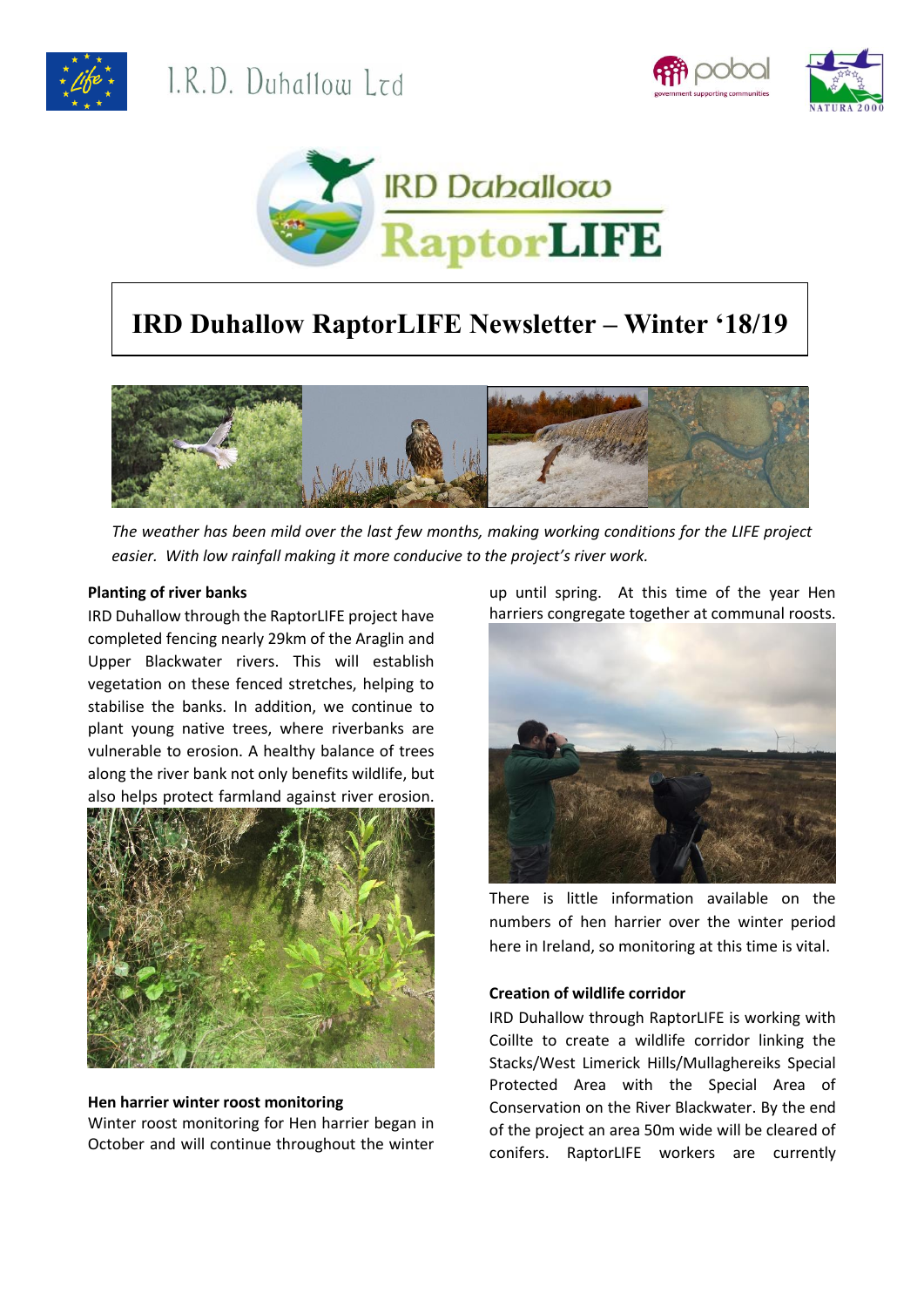

clearing the brash (branches etc.) which is left behind after forest clearance. Excessive brash mats can release large amounts of nutrients as they decompose and can prevent regeneration of native vegetation if not managed.

So far, five sections of conifers have been removed, and the project is now planting riparian margins with a 10m wide strip of native broadleaves trees. This work will proceed over the next 2 years and will culminate in a 30m wide and 3km long open corridor for foraging hen harriers and other wildlife. With the added benefit of better water quality, from the new riparian buffer zone.



In addition, the crew have been gathering heather seeds and spreading them in the areas of clear fell that will remain unplanted on the River Blackwater corridor. This provides a native seed source to assist in the recovery of the ground layer which is left bare after forest removal.

#### **Work on the project farms**

This past year it was decided to encompass rush and purple moor grass *Molinia caerulea* management in addition to heather regeneration, 35.8ha of this type of farmland habitats has been mulched. The dry winter, has allowed this work to be continued well outside the closed nesting season.



#### **Lamprey Habitat Surveys**

Looking forward to the Spring field season, RaptorLIFE will commence a survey of habitats suitable as spawning and nursery grounds for lamprey. The Blackwater catchment is inhabited by three species of lamprey: Brook lamprey, river lamprey and sea lamprey, all of which require clean gravels and good water quality to spawn. Upon hatching, juvenile lamprey move to silted areas known as nursery grounds where they feed and grow until developing into adults. Raptor Life will map the distribution of suitable habitat on the Upper Blackwater and Owentaraglin over the coming months.

#### **Further information**

Find out what's on by checking our Facebook and website pages (addresses listed below).

- **Phone**: +353 (0) 2960633;
- **Web**[: www.duhallowlife.com/raptor-life/](http://www.duhallowlife.com/raptor-life/)
- **Facebook**: @IRDDuhallowLifeProject
- **Email**[: allan.mee@irdduhallow.com](mailto:allan.mee@irdduhallow.com) or [darren.reidy@irdduhallow.com](mailto:darren.reidy@irdduhallow.com) or [tomasz.siekaniec@irdduhallow.com](mailto:tomasz.siekaniec@irdduhallow.com) or [nuala.oriordan@irdduhallow.com](mailto:nuala.oriordan@irdduhallow.com)

IRD Duhallow's LIFE projects would like to acknowledge and thank all of the landowners, supporters and volunteers for their assistance with the projects to date.



*The IRD Duhallow LIFE project is supported through the LIFE financial instrument of the European Community*